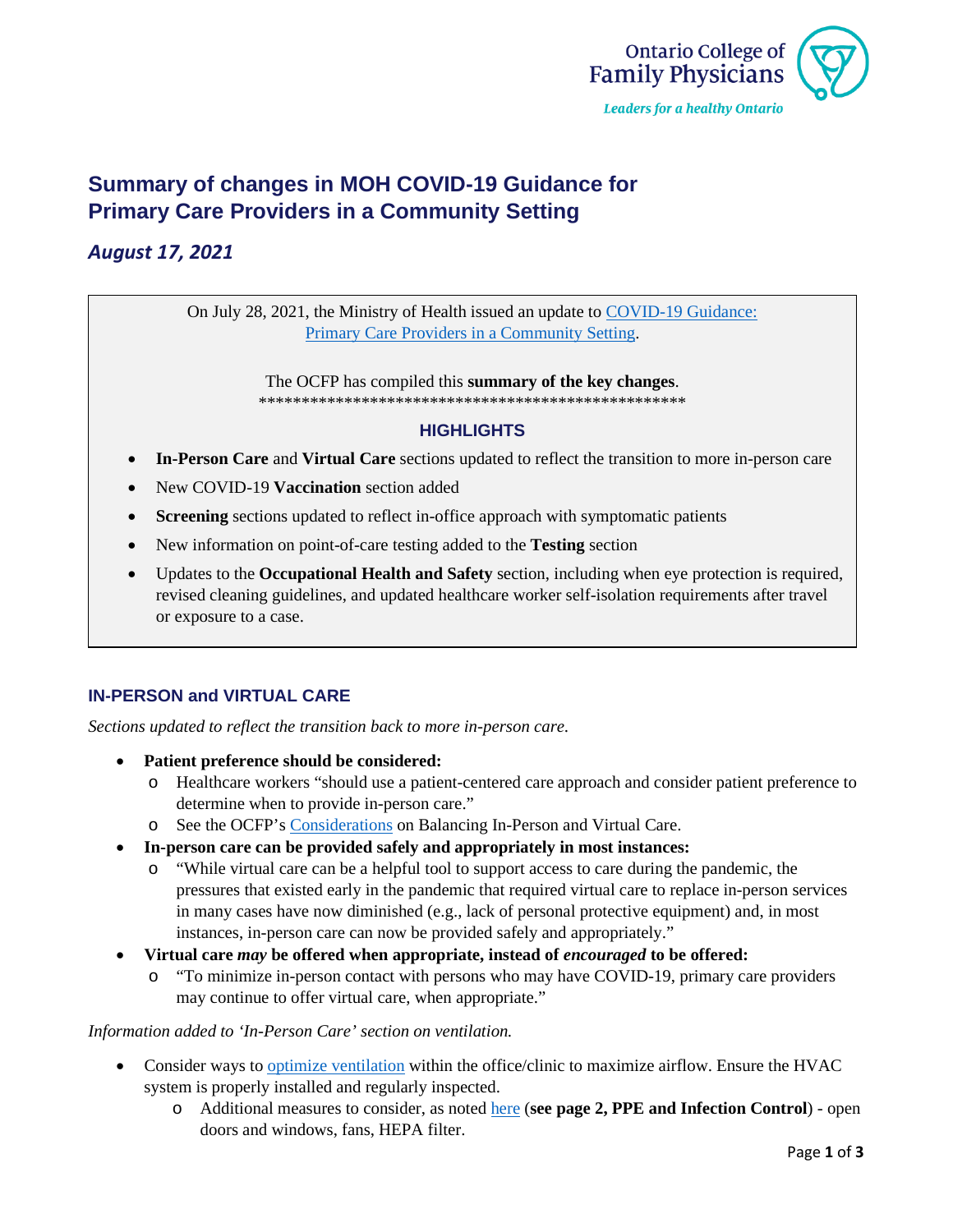#### Summary of Changes in MOH COVID-19 Guidance for Primary Care Providers

## **VACCINATION**

*New section added on COVID-19 vaccination. For primary care providers:*

- They and their office/clinic staff are **strongly recommended to be vaccinated**.
- They should **consider discussions of vaccine status with patients** and, where possible and appropriate**, offer COVID-19 vaccinations**.
- Links: vaccine-related documents available via the MOH COVID-19 Vaccine-Relevant Information and [Planning Resources](https://www.health.gov.on.ca/en/pro/programs/publichealth/coronavirus/covid19_vaccine.aspx) website.

#### **SCREENING**

*'Screening' sections updated to reflect in-office approach with symptomatic patients.*

- The requirement remains for patients and those accompanying them to **wear a mask in clinic**, with the added stipulation that patients who are **symptomatic** for COVID-19 or have a recent exposure **MUST wear a surgical/procedure mask**.
- In-office screening: Symptomatic patients **from the same household** may be cohorted together in the office. Otherwise, it remains that each symptomatic patient should be isolated individually.

#### **TESTING**

*New bullet added on point-of-care testing.*

• The guidance notes that **antigen point-of-care testing ("rapid testing")** can be used as an **additional layer of screening and should NOT be used to diagnose COVID-19**. Individuals with a positive rapid antigen test should be referred for confirmatory PCR testing.

#### **CASE MANAGEMENT**

*'Case Management' updated for fully vaccinated individuals.*

- [Fully vaccinated close contacts](https://www.health.gov.on.ca/en/pro/programs/publichealth/coronavirus/docs/contact_mngmt/COVID-19_fully_vaccinated_interim_guidance.pdf) **("high-risk" contacts)** of COVID-19 positive patients should still be encouraged to get tested but are **no longer routinely required to self-isolate** for 14 days from last exposure to the case.
- Public Health no longer needs to be consulted on clearance on return to work for healthcare workers. *More below on conditions and requirements for healthcare workers.*

#### **SPECIMEN COLLECTION, HANDLING, AND SUBMISSION**

*New list of preferred specimen types.*

- The guidance now links to a [PHO list of preferred specimen types](https://www.publichealthontario.ca/en/laboratory-services/test-information-index/covid-19) by patient characteristic (preference for specimens from nasopharyngeal swab, followed by deep nasal swab, has been removed).
- This sentence has been removed from the guidance: "Specimens should be sent to a PHO Laboratory or another suitable laboratory with testing capacity."

#### **PERSONAL PROTECTIVE EQUIPMENT – PPE**

*Change as to when eye protection (goggles or face shield) required.*

• For **patients who screen negative, eye protection** is now only required **if patient is unmasked**. If a negative screened patient is masked for entire visit, use eye protection at your discretion.